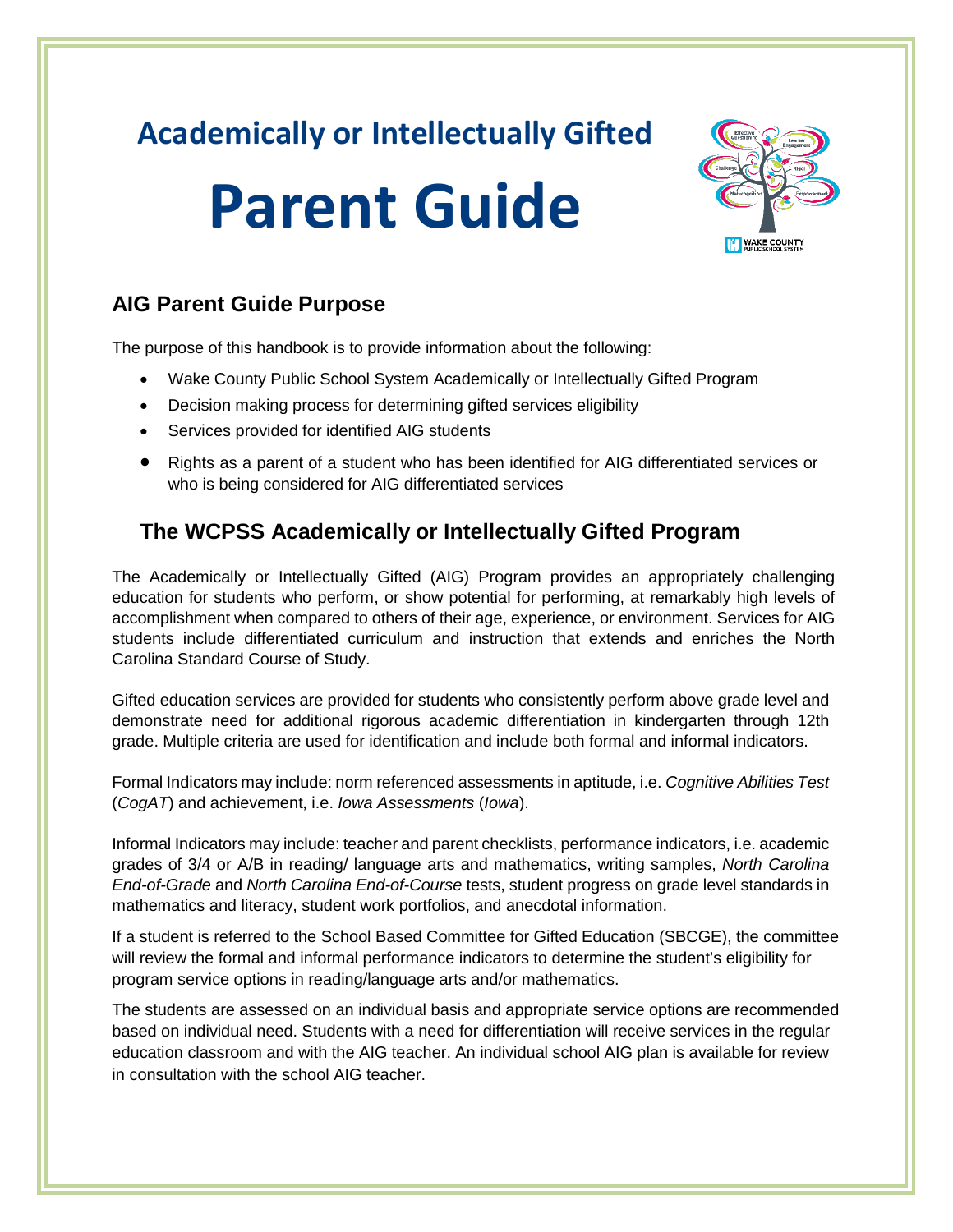#### **Decision-Making Process for Differentiated Services**

- 1. Nomination
- 2. Referral determination by School Based Committee for Gifted Education
- 3. Evaluation (if required)
- 4. School Based Committee for Gifted Education Review
- 5. Central Services Final Review and Approval
- 6. Decisions regarding differentiated services are made by the School Based Committee for Gifted Education at each school.

#### **Nomination**

Students in kindergarten through 12th grade may be nominated by a parent, student, teacher, or other school personnel at any time. Nominations are initiated by:

1. Written nomination by parent based on at least one of the following:

Parent observations Private testing results by licensed psychologist

2. Written nomination by a student based on interest, desire, and motivation

3. Written nomination by teacher or other school personnel based on at least one of these:

Teacher observations Standardized test scores

Wake County Public School System administers the *CogAT* to all 3rd grade students. Students who attain a *CogAT* composite or subtest score at or above the 85th percentile will be eligible to take the *Iowa Assessment*. Students who score at the 95th percentile on either the *CogAT* or *Iowa* will be considered for nomination to the School Based Committee for Gifted Education (SBCGE).

Prior to the administration of the *CogAT* in 3rd grade, students may be nominated for AIG services when they demonstrate substantially high levels of accomplishment in reading and/or mathematics. The SBCGE will review available indicators for all nominations. If needed, the SBCGE will proceed with the Early Identification process.

Testing windows are posted at each school. Nominations received by the school AIG teacher prior to the established testing windows will be considered for referral. If a nomination is received after the testing windows, the nomination will be considered during the next semester testing window.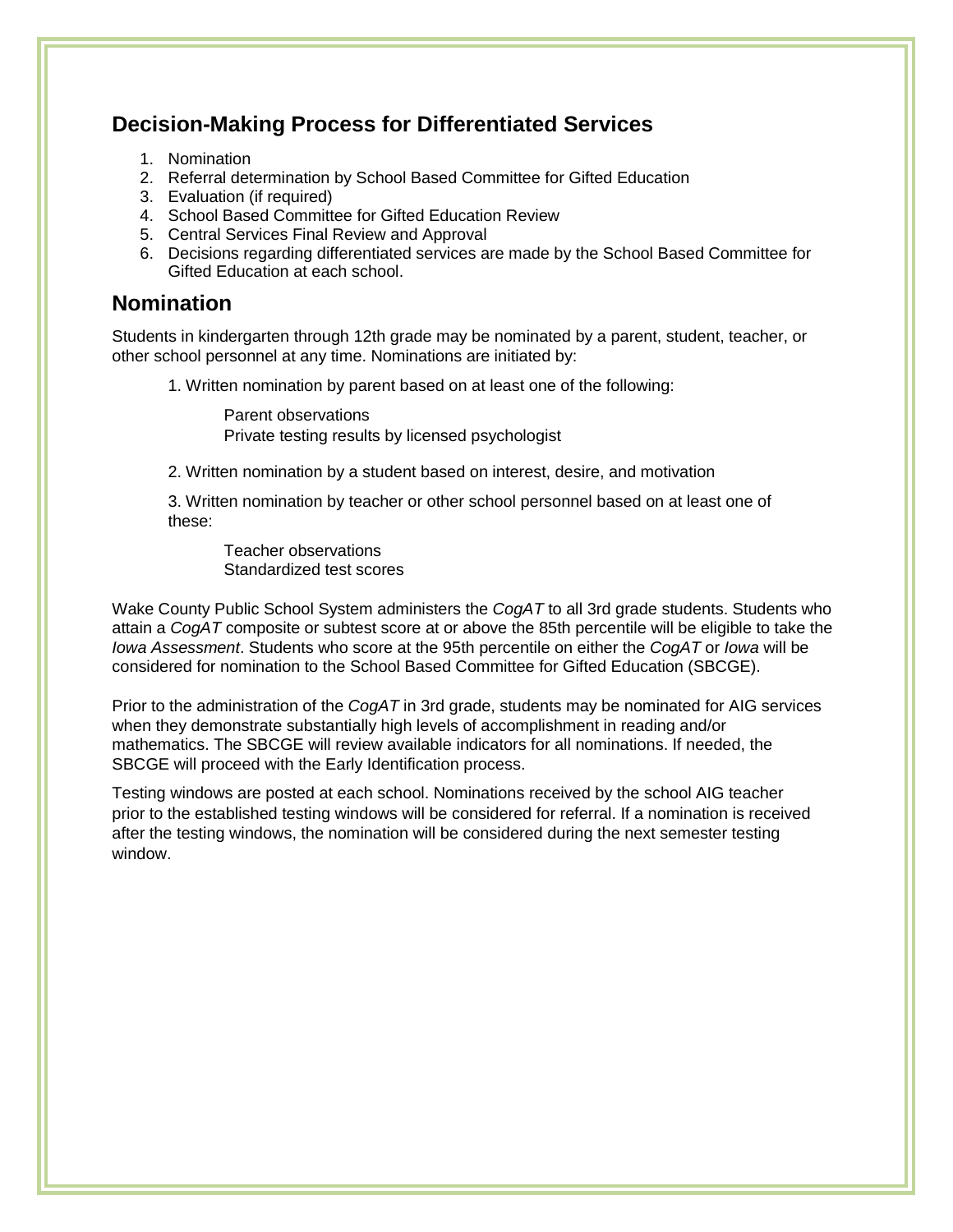#### **Referral, Evaluation, and SBCGE Review**

The SBCGE reviews formal and informal indicators for all nominations. Parents and teachers will each have an opportunity to complete an observation checklist that provides information about the student's classroom behaviors, academic performance, interests, and motivation. Then, the SBCGE determines either that the student's eligibility does not require further review at that time or that the student will be referred for further evaluation.

If the student is nominated, but not referred for further evaluation, then the following documents serve to inform the parent of this decision:

AIG Parent Guide Nomination Results Notice to Parents Individual Student Profile

If the student is referred, but not identified as needing AIG differentiated services, the following documents serve to inform the parent of this decision:

AIG Parent Guide Prior Notice and Consent for Evaluation Individual Student Profile Evaluation Results Notice to Parents

#### **Evaluations-Independent**

- Parents have the right to obtain, at their own expense, an independent evaluation of their child's educational needs at any time. The evaluation must be completed by a licensed psychologist.
- Independent evaluations are considered by the SBCGE to help determine eligibility for AIG services.
- Information regarding acceptable tests is available at each school as well as at the AIG Central Services office. It is the parent's responsibility to review information concerning appropriate tests before securing an independent evaluation.

## **K-2 Early Identification**

Prior to the 3rd grade, students are identified for AIG differentiated services when the following criteria are met:

- Portfolio with required documents as specified in the Early Identification Checklist that demonstrates consistent performance above their grade peers *and*
- Aptitude score at or above 98th percentile on approved nationally normed standardized assessments *and*
- Achievement score in reading and/or mathematics at or above 98th percentile on approved nationally normed standardized assessments.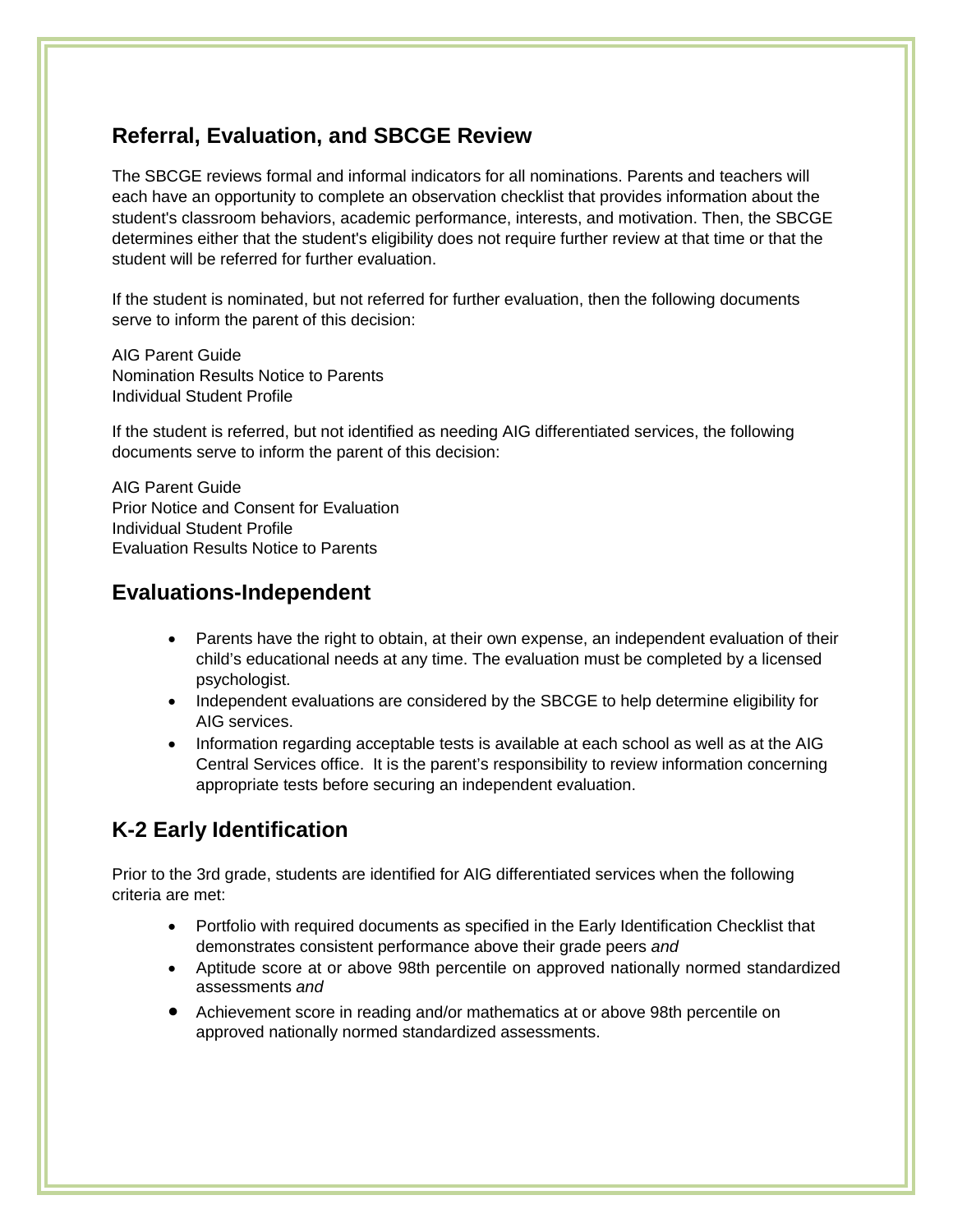#### **Gateways (Applies only to Grades 3-12)**

WCPSS's Board Approved AIG Plan provides multiple gateways for students to be identified for AIG reading and/or mathematics services.

#### **Gateway #1**

If students perform >95th percentile on the *Iowa* reading and/or mathematics section and on a *CogAT* section (V, Q, QN, VN, VQN)\* that is aligned with that subject area(s), the students are eligible for AIG reading and/or mathematics services in the area(s) in which the scores align.\*\*

#### **Gateway #2**

If students perform >95th percentile on a *CogAT* section but <95th percentile on the reading and/or mathematics section(s) of the *Iowa*, then the *WJIV* will be administered. The subject area(s) assessed are determined by the area in which the students earned a qualifying *CogAT* score(s). Students performing >95th percentile on the *WJIV* and >95th percentile on the *CogAT* are identified in the subject area(s) in which the scores align.

If students perform <95th percentile on a *CogAt* section but >95th percentile on the reading and/or mathematics section(s) of the *Iowa*, then the *RIST-2* or *NNAT3* will be administered. The test instrument chosen is determined by a student's demonstrated strengths. Students performing >95th percentile on the *RIST-2* or *NNAT3* and *Iowa* reading and/or mathematics section(s) are identified in the subject area(s) in which the scores align.

#### **Gateway #3**

Students performing  $\geq$ 98th percentile on the *CogAT* VQN composite are identified for services in both reading and mathematics areas with no further testing. Students scoring  $\geq$ 98th percentile on *CogAT* QN section are identified for AIG services in the area of mathematics only. Students scoring >95th percentile on *CogAT* VN section are identified for AIG services in the area of reading only.

#### **Gateway #4**

Students scoring >95th percentile on a *CogAT* section and >95th percentile on the most recent reading and/or mathematics *EOG* or *EOC* are identified for AIG services if the scores align in one or both subject areas.

Students scoring >95th percentile on an *Iowa* reading and/or mathematics section and >95th percentile on the most recent *EOG* or *EOC* are identified for AIG services if the scores align in one or both subject areas.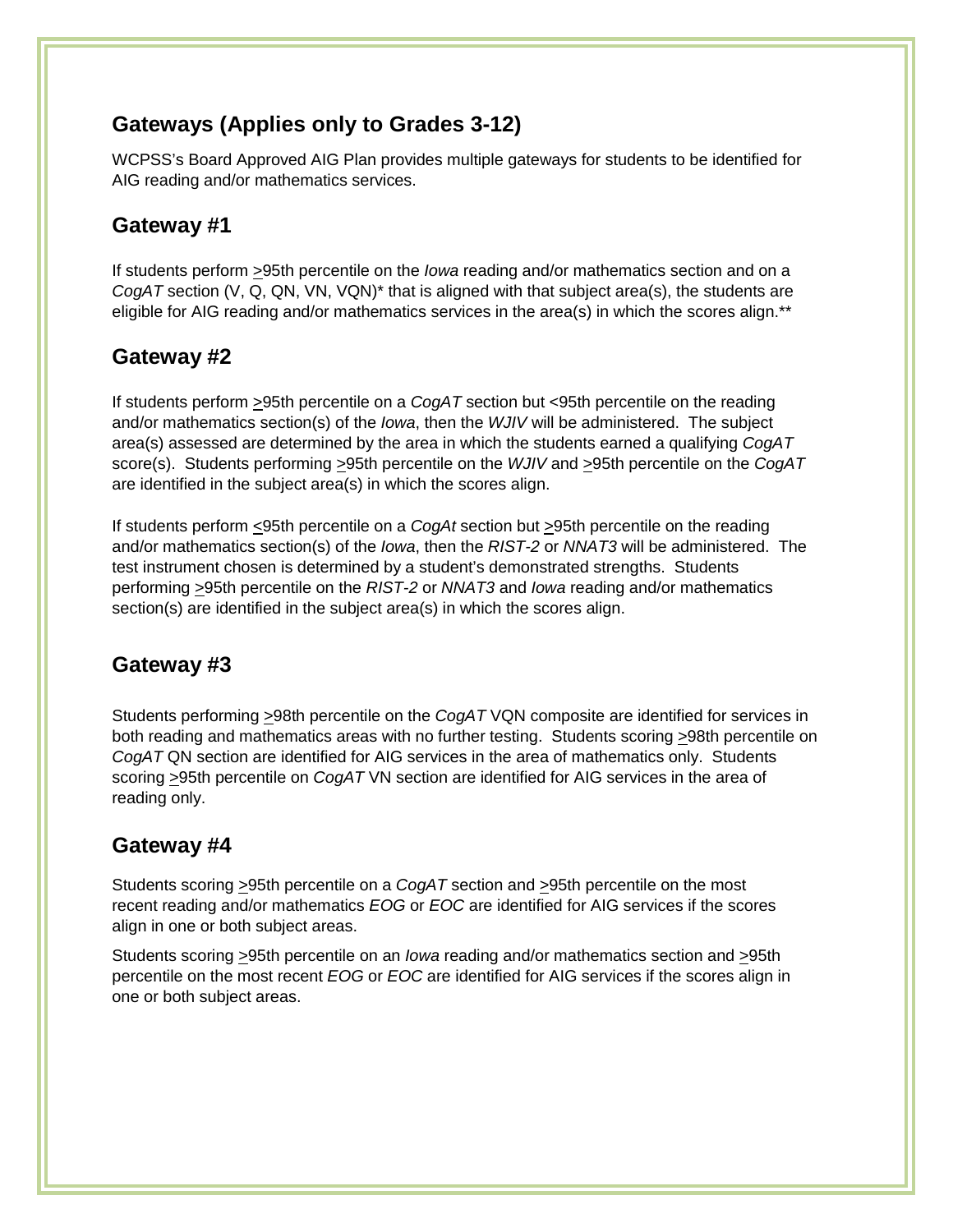#### **Gateway #5**

If students transfer from another school district and have official documentation that the students were identified and served in a gifted/AIG program, the SBCGE will identify the students for AIG services in the areas of reading and/or mathematics. The areas of service will be based on the subject areas in which the students were identified by the previous school district. If the student has evaluation results that are not more than one calendar year old and the student was not identified for a gifted program in his or her prior school system, then the evaluation results may be used to help determine AIG eligibility following pre-enrollment.

#### **Gateway #6**

A portfolio of formal and informal assessments and information can be submitted to the SBCGE for students who do not qualify for Gateways 1-5, but still demonstrate substantially high levels of accomplishment in reading and/or mathematics. If the SBCGE determines that a portfolio demonstrates gifted aptitude and/or achievement, the SBCGE refers the student's case to the AIG Central Services committee to determine if further consideration for AIG identification is needed at that time. If the referral is approved for further consideration by the Central Services committee, an evaluation will be completed by the AIG school psychologist, which may include individual aptitude and/or achievement assessments. Once the evaluation results are available, the results will be added to the student's portfolio and used to determine the student's eligibility for AIG identification and services. Gateway 6 will be modified to better meet equity goals as outlined in the Achievement objective of the Strategic Plan. In addition, the need for another standardized test is also being reconsidered.

#### **Gateway Appendix:**

Ability Tests:

- *Cognitive Abilities Test* (*CogAT*)
- *Naglieri Nonverbal Ability Test* (*NNAT3*)

Achievement Tests:

- I*owa Tests of Achievement* (*Iowa*)
- *Woodcock Johnson, Tests of Achievement* (*WJIV*)
- *North Carolina End-of-Grade Test* (*EOG*)
- *North Carolina End-of-Course Tes*t (*EOC*)

\*CogAT scores considered for AIG eligibility: V=Verbal, Q=Quantitative, QN=Quantitative/Nonverbal, VN=Verbal/Nonverbal, VQN=Verbal/Quantitative/Nonverbal.

\*\*Qualifying scores that align are scores earned on different tests that measure or predict achievement in the same subject areas and also rank >95th percentile. The *CogAT* VQN, VN, and V scores align with reading scores. The *CogAT* VQN, QN, and Q scores align with mathematics scores.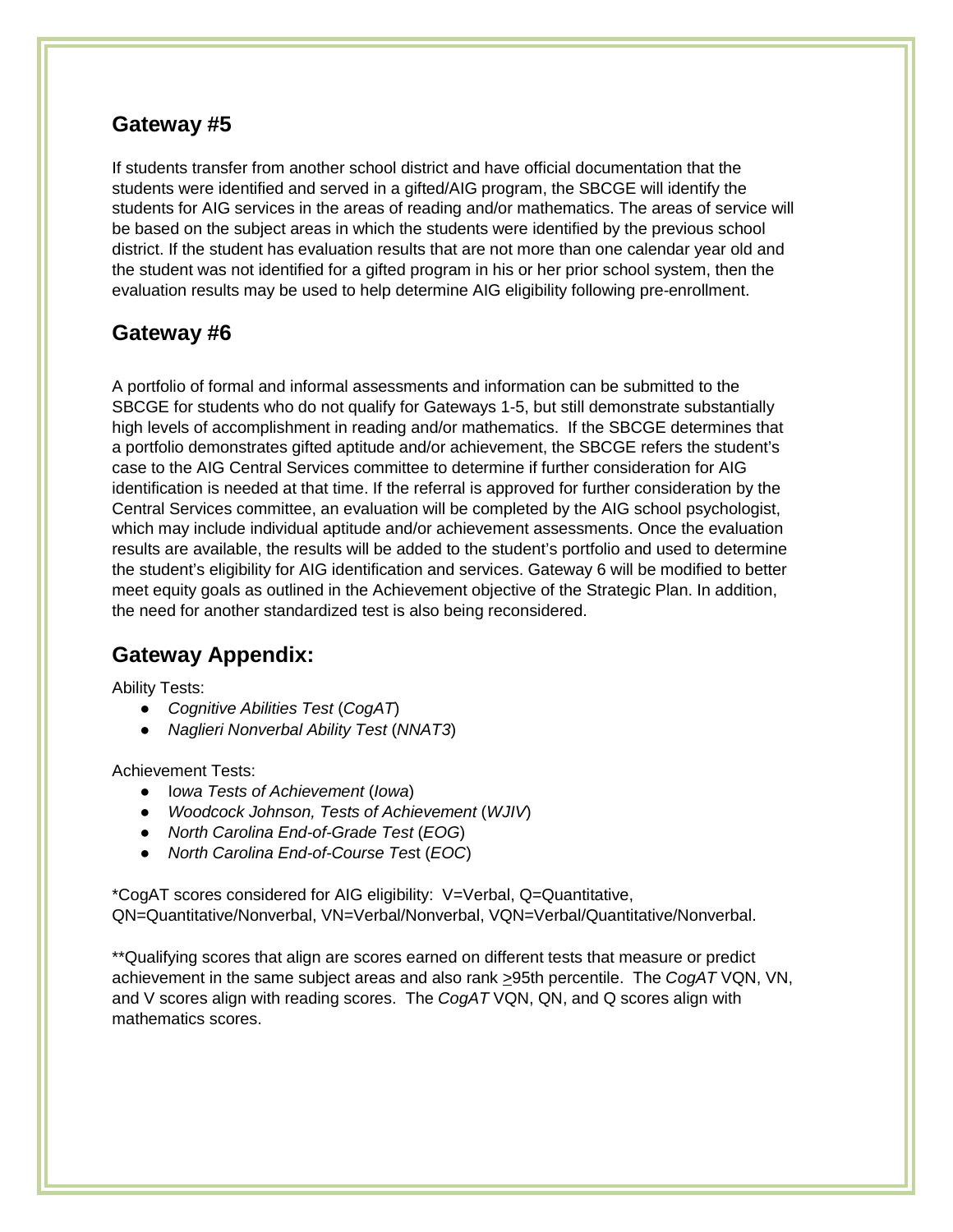#### **Academically or Intellectually Gifted Program Services**

Once the evaluation process is complete, the data is recorded on an Individual Student Profile (ISP) and reviewed by the SBCGE. The ISP is a summary of formal and informal indicators indicating a need for differentiation through the AIG program. The decision regarding a student's need for differentiated services is based on the information collected by the SBCGE and recorded on the ISP.

Students in K-2 grades identified for AIG services, will begin receiving services in the semester following their identification. Students in 3rd grade identified for AIG services, will begin receiving services in the second semester of their 3rd grade year. Students in 4th-12th grades identified for AIG differentiated services will begin in the semester following their identification.

#### **Grades K-2**

Identified Kindergarten, 1st and 2nd grade students receive differentiated curriculum and instruction in reading/language arts and/or mathematics within the general education setting. Options may include cluster grouping, flexible grouping, and a variety of extension and enrichment activities. The AIG teacher supports classroom teachers of K-2 students enrolled in the AIG program.

#### **Grades 3-5**

Identified 3rd, 4th and 5th grade students receive differentiated curriculum and instruction in reading/language arts and/or mathematics within the general education setting. Options may include cluster grouping, flexible grouping, collaborative teaching with the classroom and AIG teacher, and a variety of extension and enrichment activities. Services vary depending upon a student's need. The AIG Teacher will serve the identified students face-to-face a minimum of 45 minutes per week per area of identification.

#### **Grades 6-8**

Identified 6th, 7th and 8th grade students receive differentiated curriculum and instruction in language arts and/or mathematics within the general education setting. Options may include cluster and flexible skills grouping, differentiated units, and collaborative teaching between the classroom and AIG teacher. The AIG teacher consults with the classroom teacher regarding differentiated curriculum and instruction and also facilitates a variety of small group learning experiences. Services vary depending upon course offerings and student performance. The AIG Teacher will serve the identified students face-to-face a minimum of 2 times per semester per area of identification.

#### **Grades 9-12**

AIG and other high performing students in grades 9-12 may select courses which offer weighted credit in English and mathematics. Accelerated high school students may select Honors, Advanced Placement, and International Baccalaureate courses, if available. Dual Enrollment: high school students have the opportunity to take approved courses for high school credit at regionally accredited institutions including Institutions of Higher Education (IHE), community colleges, NCVPS, and non-WCPSS secondary schools. Courses taken must provide opportunities not currently available to the student at the high school, including courses of an advanced or expanded nature.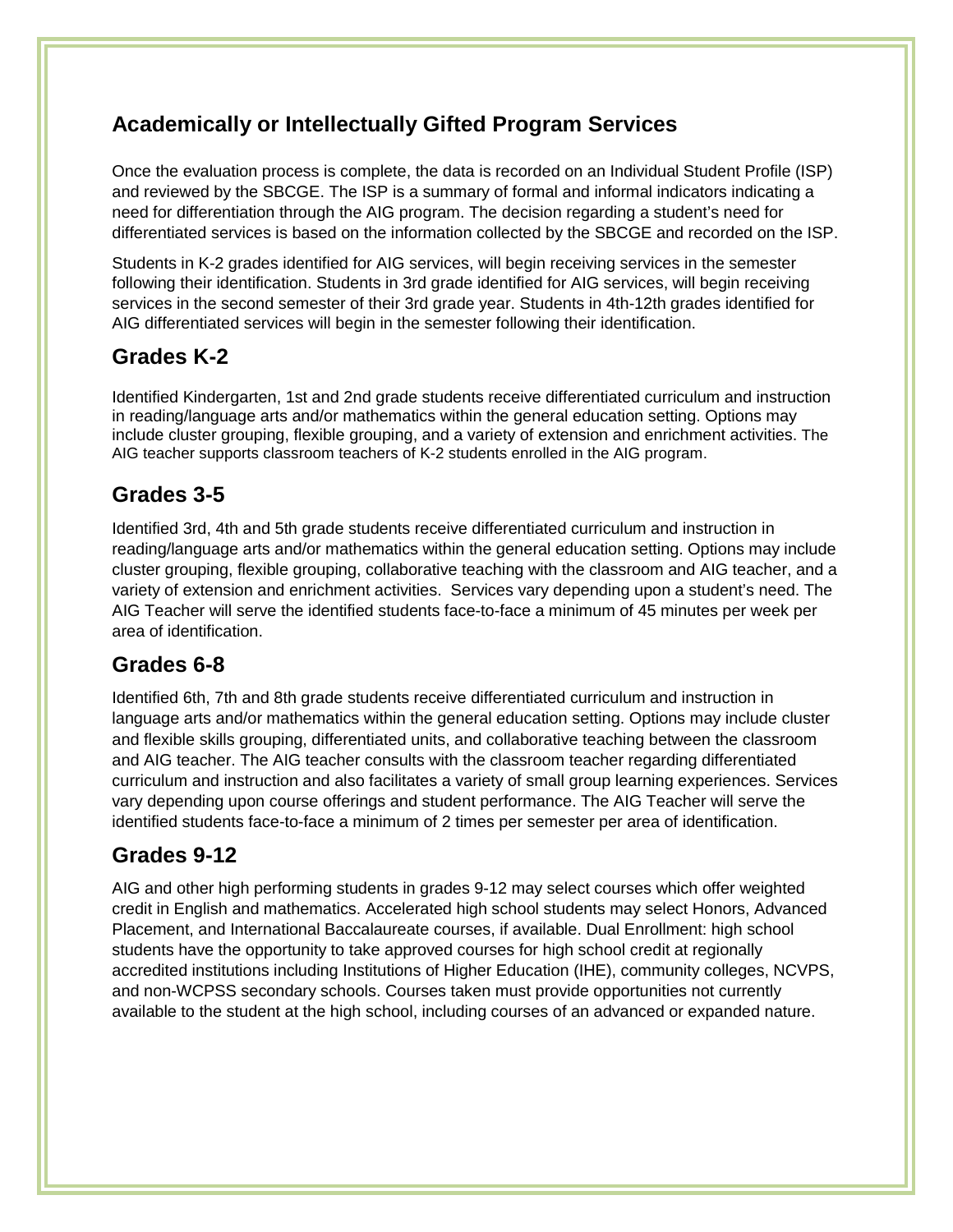#### **Differentiated Service Description**

Students who are identified for AIG differentiated services will receive a Differentiated Education Plan (DEP). The DEP indicates how differentiated AIG services will be provided based upon service options specified in the AIG School Plan. An AIG School Plan is developed at each school to determine the available differentiated service options.

#### **Nurturing:**

K-2 nurturing opportunities should be available at schools. Please contact the AIG teacher or administration for specifics.

The Wake County Public School System AIG Program also includes a unique nurturing component for all third grade students. Throughout first semester, the AIG teacher works in partnership with all third grade teachers to provide a variety of in-class experiences in language arts and mathematics designed to elicit high academic performance. All third grade students participate in whole class experiences called Explorers.

As the semester progresses, students who demonstrate potential in these in-class experiences receive advanced and enriched learning opportunities. Student groups are flexible and fluid throughout first semester to allow students with varying strengths and gifts to benefit from higher level instruction from a gifted specialist. The Explorers program provides the opportunity for the AIG teacher to develop work samples demonstrating higher-order and problem solving skills, which can be used as part of the student's portfolio to support the need for AIG identification. Data collected during the implementation of the Explorers Nurturing Model are an integral part of the identification process for third grade students. Selected work samples are designated for inclusion in the student portfolio.

Participation in Explorers does not guarantee identification in the WCPSS AIG Program.

#### **Transfer Student Process**

Students who transfer from other districts or schools with no prior gifted (AIG) identification must be enrolled and actively attending a Wake County Public School before the student may be nominated. The School Based Committee for Gifted Education (SBCGE) will meet to review all records of transfer students. This meeting should be held within 30 days of receipt of school records documenting previous AIG services. The AIG nomination/referral procedures will then be followed.

Students who transfer from other districts where they were identified as gifted (AIG) must meet Gateway 5 (Reciprocity) criteria to be accepted in the AIG program.

Students who transfer from other districts with no prior gifted (AIG) identification and no qualifying testing documentation may be nominated for the WCPSS AIG program. The AIG nomination/referral procedures will then be followed.

Students who transfer from other districts with no prior gifted (AIG) identification, but have prior identification tests and scores from the previous district that meet WCPSS AIG identification criteria will receive AIG identification in WCPSS.

The scores used for identification must have been obtained within one calendar year of the submission date.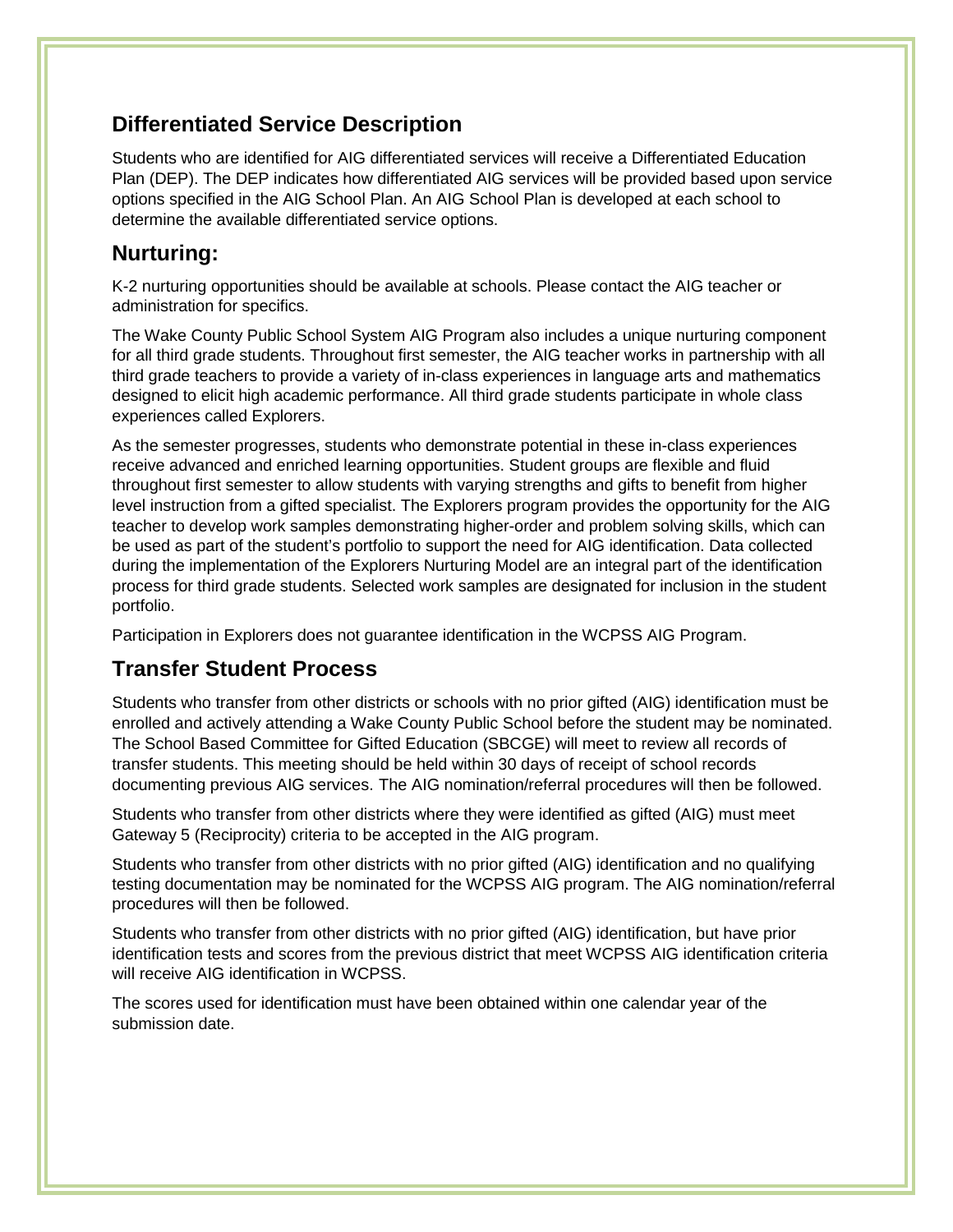#### **WCPSS Procedures to Resolve Disagreements Regarding Academically Gifted Identification and Service Decisions**

Parents have the right to disagree with the recommendations made at any of the following stages: Nomination, Referral, and/or Identification. The following procedures for resolution of such disagreements have been established in Article 3 of Chapter 150B of the NC General Statutes and by Wake County Public School System Board Policy 1740/4010 on student grievances.

- 1. The parent may make a written request for a conference with the School Based Committee for Gifted Education (SBCGE) to discuss concerns about the recommendation for identification or services. The SBCGE shall make reasonable efforts to meet and consider the appeal within twenty school days after receipt of the request. At a School Based Committee for Gifted Education meeting:
	- a. Parents may provide additional documentation for consideration by the SBCGE.
	- b. The SBCGE will share documentation used to support the committee decision and review additional documentation.
- 2. If the disagreement is not resolved at the SBCGE conference, then the parent may, within thirty school days of the SBCGE conference, make a written request for a conference with the principal. The principal will:
	- a. Review the recommendation with the SBCGE chairperson.
	- b. Grant the conference within ten school days of receipt of the request.
	- c. State their position in writing within ten school days after the conference.
- 3. If the grievance is not resolved through the conference with the principal, the parent may appeal in writing to the AIG Program Director. The AIG Program Director will:
	- a. Review all documentation concerning the unresolved issue.
	- b. Review the grievance within ten school days of receipt of the request.
	- c. Respond in writing within ten school days following the review.
- 4. If the grievance is not resolved through appeal to the AIG Program Director, the parent may appeal in writing to the Assistant Superintendent of Academics (Designee). The Assistant Superintendent of Academics (Designee) will:
	- a. Review all documentation concerning the unresolved issue.
	- b. Review the grievance within ten school days of the appeal.
	- c. Respond in writing within ten school days following the review.
- 5. If the grievance is not resolved through review by the Assistant Superintendent of Academics (Designee), then the parent may appeal in writing to the Area Superintendent. The Area Superintendent will:
	- a. Review all documentation concerning the unresolved issue.
	- b. Review the grievance within ten school days of the appeal.
	- c. Inform the Deputy Superintendent for School Performance of the grievance.
	- d. Respond in writing within ten school days following the review.